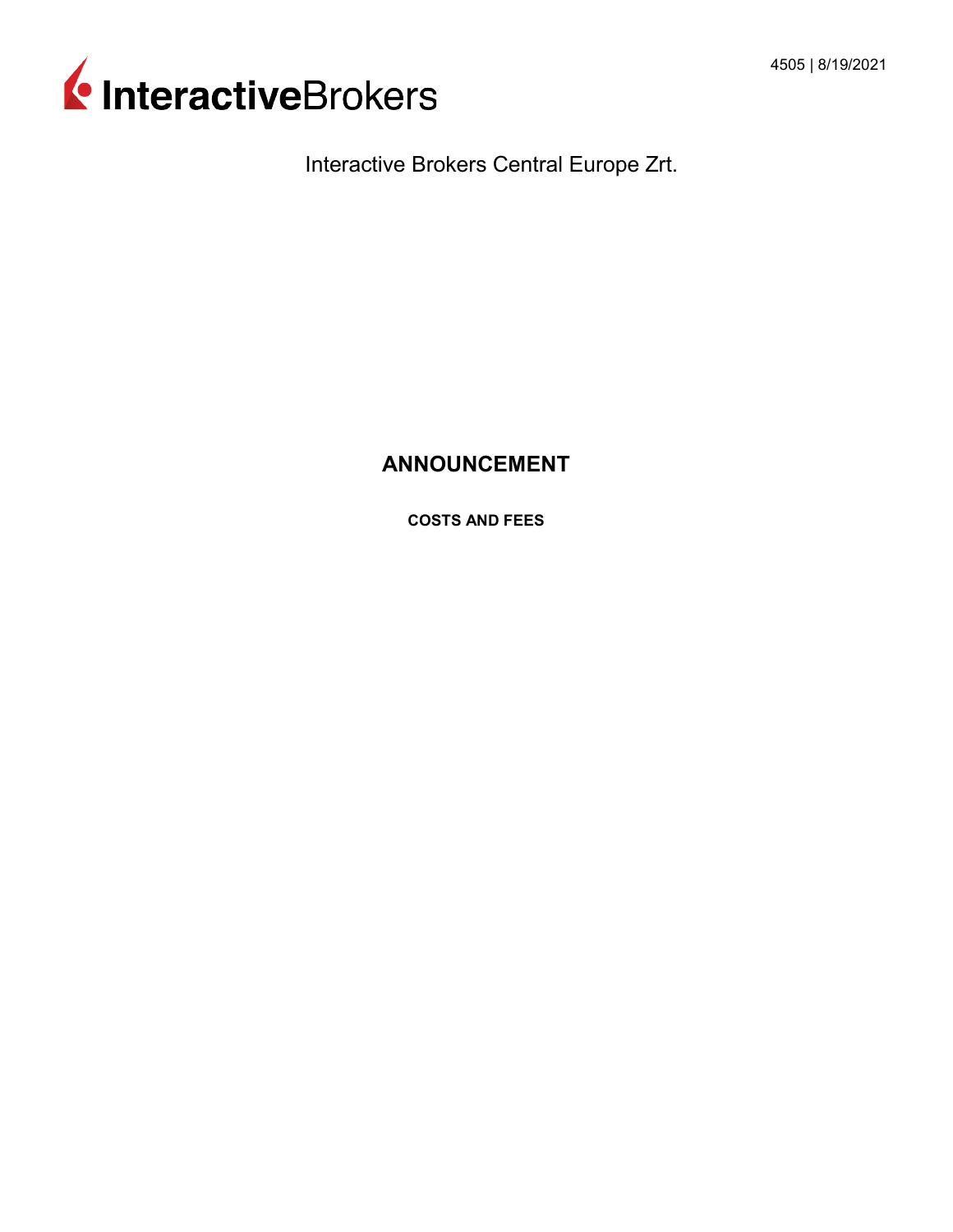Valid from: 22 July 2021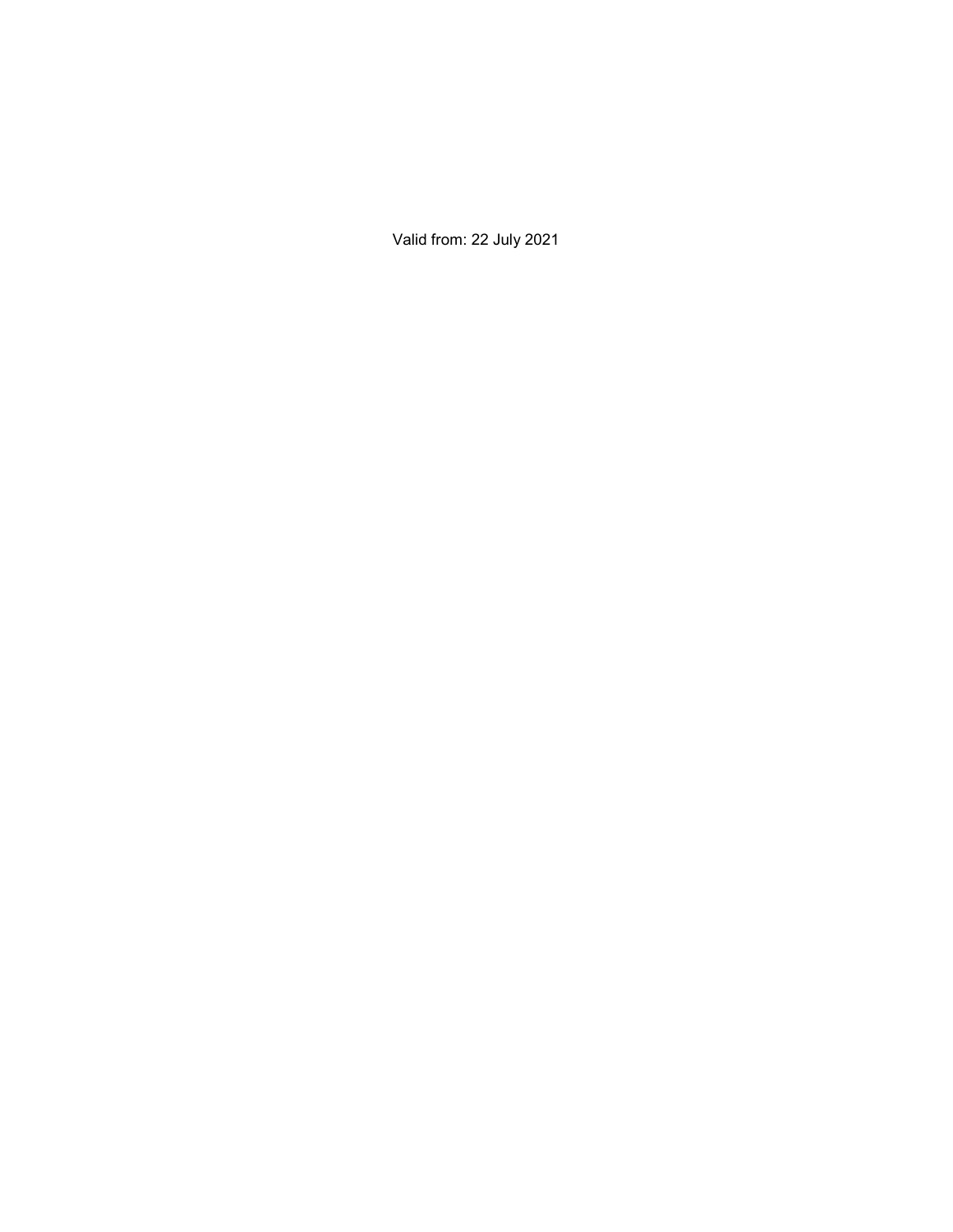This document, which presents the costs and fees, provides a general explanation of our pricing structure which is available in detail on the *Pricing* section of the website. In this section, each type of cost and fee is indicated separately, sorted by the products and applicable markets. For each service or transaction, Interactive Brokers Central Europe Zrt. (the "Company") will charge a fee such as a: Commission, (which may include certain pass-through third-party fees); Interest; Subscription Fees for Market Data and News; Balance Fees and Activity Fees. These fees are presented below with further details and there are applicable examples provided on the website. The examples available on the website show, hypothetically and on a best-efforts basis, the impact that commissions, interest and fees will have on the return on investment. Actual costs may differ from the examples provided.

If the Client is also a client of a Financial Advisor or Introducing Broker (collectively "Partner") the fees and costs must be agreed separately with the relevant Partner ("Partner Costs"). The Partner Costs charged to the client are independent of the Company's fees. The *Pricing* section of the Company's website contains additional information on how the Company may facilitate the collection of Partner Costs from the Client's account.

## **1. Commission and certain pass through costs**

The Company applies a commission to all products, including shares, ETFs, warrants, structured products, bonds, options, futures and futures options, single stock futures, EFPs, foreign exchange transactions, mutual funds and CFDs.

## **Standard Pricing**

For stocks, ETFs and warrants IBIE will charge a fixed amount per share or a set percent of trade value for orders executed with IB SmartRotuing on certain Western European venues.

## **Fixed-Rate Pricing**

Fixed rate pricing is typically chosen by ad hoc (episodic) traders. Under this structure, the Company charges a single flat fee per share or contract, which includes all commissions and the majority of the Company's cost to execute the trade. Certain supervision fees and financial transaction taxes will be charged to the Client in addition to the commission. These additional pass-through fees are clearly disclosed by product and region on the Company's website.

#### **Volume-Tiered Pricing**

Volume-tiered pricing is typically chosen by active traders. The Company charges lower commissions than under the Fixed-rate plan, and those commissions decline further based on the Client's monthly volume. The Company will then generally pass through its costs for each trading center's exchange fees, clearing fees, supervisory fees and other third party fees. If the exchange pays a rebate on the trade it will generally also be passed through to the benefit of the client.

Details, including the application of Fixed Rate Pricing and Volume-Tiered Pricing, applicable to each asset class in each geographic market is available on the Company's website under the menu item: *Pricing*: Commissions: *Individual Products*

#### **2. Interest**

In the case of an investment loan, the Company will charge interest calculated with a spread over a reference interest rate.

Please see the "Interest & Fee Schedule" subpage of the *Pricing*, "Interest and Financing" section of the website for relevant details.

# **3. Subscription Fees for Market Data and News**

Clients receive delayed market data for available exchanges, and certain news and information services, at no cost. Clients may elect to subscribe to real-time market data, news and information services for an added cost in the form of a subscription fee or per use fee, depending on the Client's election and service availability. All market data and news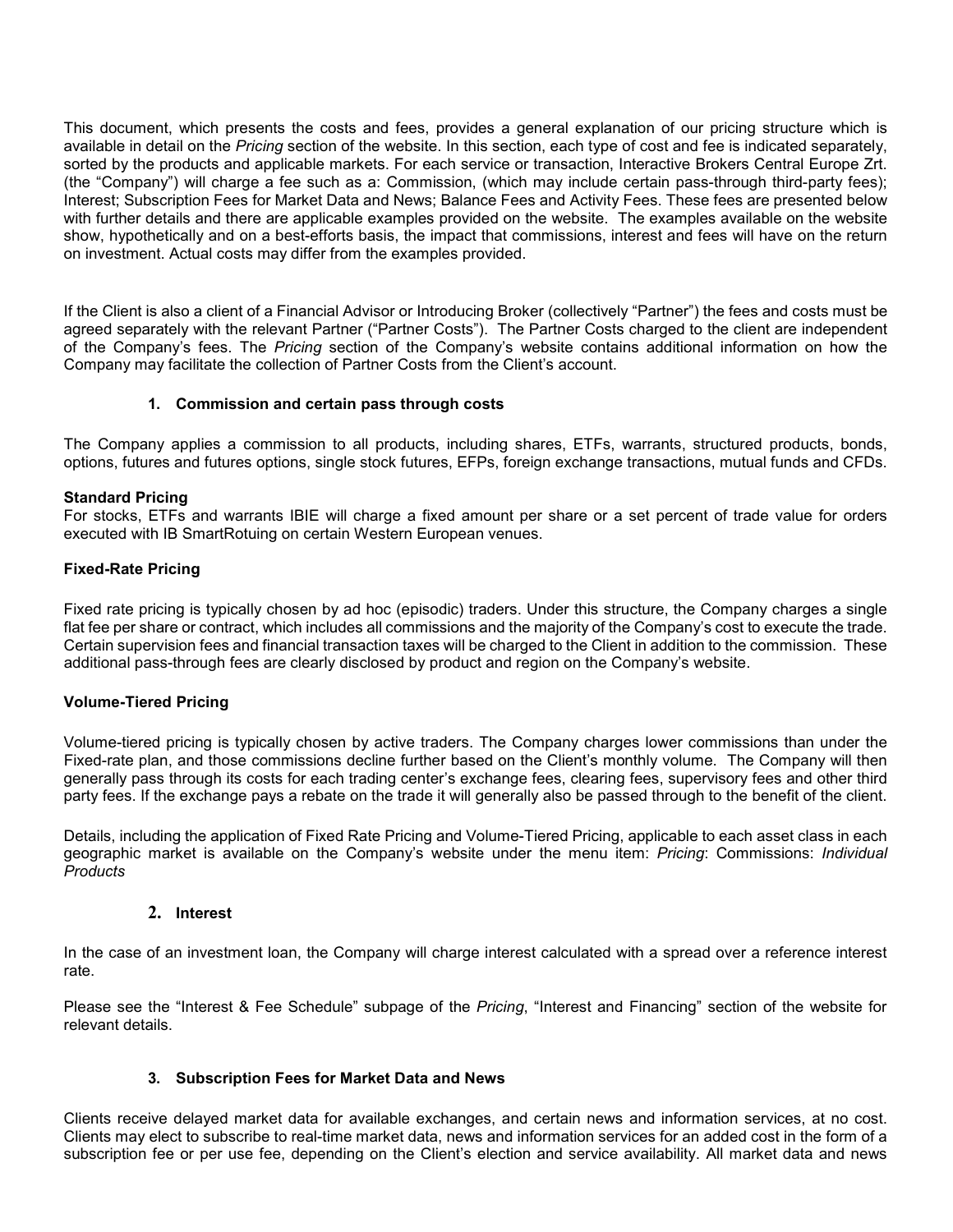services are provided by Global Financial Information Services GmbH ("GFIS"), an affiliate of IBCE. Upon subscription, both free and paid market data, news and information services are made available through Interactive Brokers' various trading platforms (e.g., Client Portal, Trader Work Station (TWS), TWS Mosaic, IBKR Mobile etc.).

Market data, news and information subscription fees contracted with GFIS that have a stated fee are payable from the date of the subscription's activation and will be charged during the first week of each calendar month thereafter for as long as the services are active. The services may be subject to the maintenance of a minimum level of equity in the account. The Minimum Subscription and Maintenance Equity Balance Requirements are included in the *Pricing*, "Market Data Fees" section of the website.

Please see the "Market Data" and "News and Information" subpage of the *Pricing* section of the website.

# **4. Balance Fees**

The IB Multi-Currency Account feature allows Clients to trade products denominated in different currencies, and make deposits and withdrawals in different currencies using a single account which is denominated in the base currency chosen by the Client. The Company's allowed deposit currencies are: CZK, EUR, HUF, PLN, USD.

If you have a cash balance in an allowed deposit currency that has a negative benchmark interest rate you will be subject to a variable currency handling fee on the balance.

The Company charges financing fees and borrow fees for CFD positions.

The Company charges stock borrow service fees to cover short positions on your behalf and if the borrow is a "hard to borrow" stock, additional fees will apply.

## **5. Activity Fees**

#### **Other Activity Fees**

In addition to the above, in certain markets or under certain conditions the Company also charges fees for:

- dividend processing and corporate actions;
- trade-related fees for the exercise and assignment of futures, options and other financial assets;
- cancellation or modification of an order at the request of the Client;
- telephone instruction from the Client to close a position
- cash withdrawals or payment processing from an account;
- the collateral exposure of an investment loan that is deemed to be high risk (Exposure Fee);
- application or renewal of a Legal Entity Identifier (LEI) that the client may need to meet its obligations under the European Markets and Infrastructure Regulations (EMIR) or markets in Financial Instruments Regulation (MiFIR).
- Other fees, not enumerated here but enumerated on the website

Detailed information on the above fees and others can be found in the "Other Fees" sub-page of the *Pricing* section of the website.

# **6. When Costs & Fees will be collected**

Transaction-related commissions and fees will be charged to the account upon execution of each order.

Investment loan interest will be accrued daily and charged to the account within the first week of the following month.

CFD financing fees and borrow fees are charged to the account daily.

The currency holding fee, stock borrow fees and SYEP fees will be accrued daily and charged monthly.